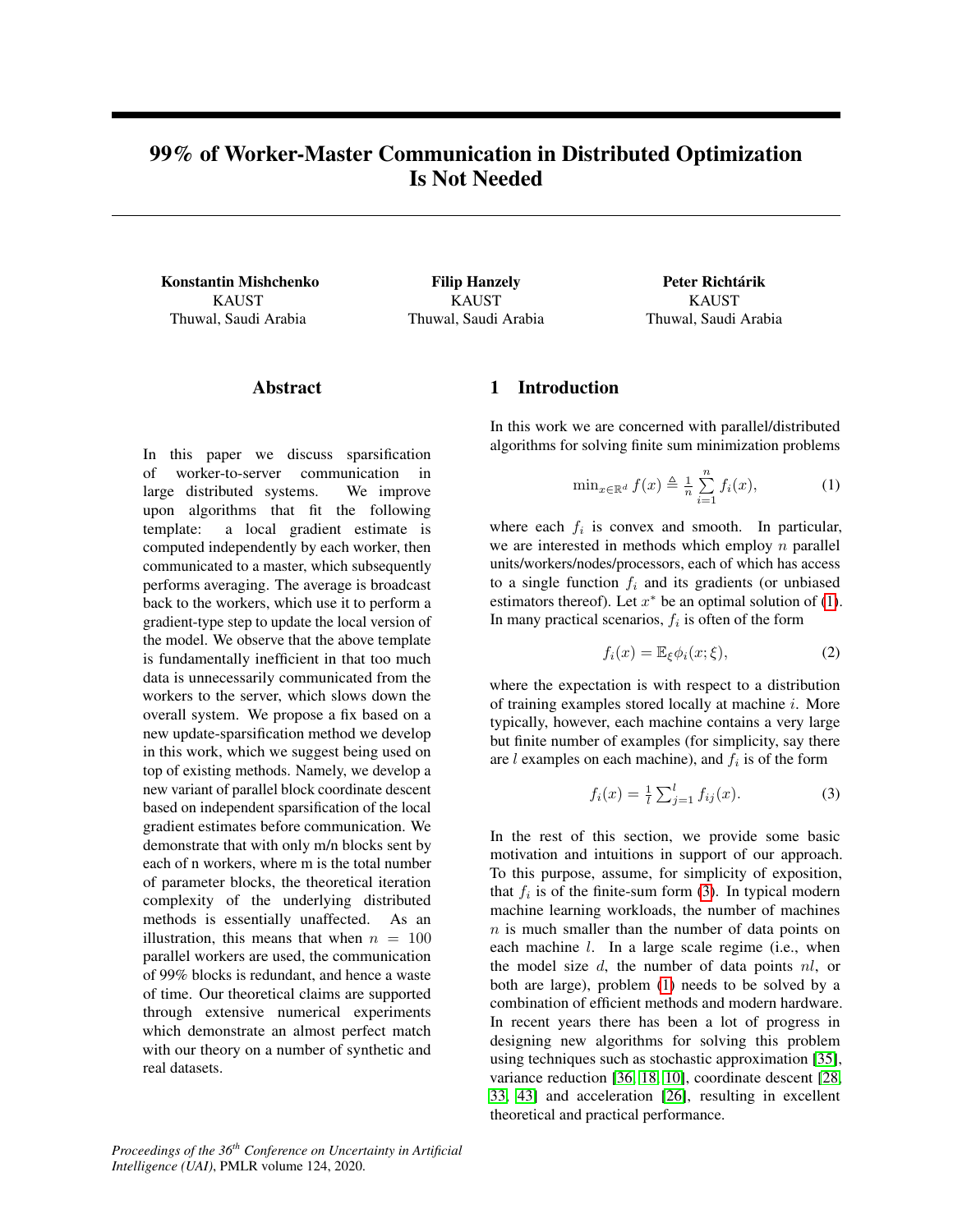The computational power of the hardware is increasing as well. In recent years, a very significant amount of such increase is due to parallelism. Since many methods, such as minibatch Stochastic Gradient Descent (SGD), are embarrassingly parallel, it is very simple to use them in big data applications. However, it has been observed in practice that adding more resources beyond a certain limit does not improve iteration complexity significantly. Moreover, having more parallel units makes their synchronization harder due to the so-called communication bottleneck. Minibatch versions of most variance reduced methods<sup>[1](#page-1-0)</sup> such as SAGA  $[10]$  or SVRG [\[18\]](#page-7-0) scale even worse in parallel setting – they do not guarantee, in the worst case, any speedup from using more than one function at a time. Unfortunately, numerical experiments show that this is not a proof flaw, but rather a real property of these methods [\[13\]](#page-7-2). A similar observation was made for SVRG by [\[44\]](#page-9-0), where it was shown that only a small number of partial derivatives are needed at each iteration.

Since there are too many possible situations, we choose to focus on black-box optimization, although we admit that much can be achieved by assuming the sparsity structure. In fact, for any method there exists a toy situation where the method would scale perfectly – one simply needs to assume that each function  $f_i$  depends on its own subset of coordinates and minimize each  $f_i$  independently. This can be generalized assuming sparsity patterns [\[19,](#page-7-3) [20\]](#page-7-4) to get almost linear scaling if any coordinate appears in a small number of functions. Our interest, however, is in explaining situations as in [\[13\]](#page-7-2) where the models almost do not scale.

In this paper, we demonstrate that a simple trick of *independent* block sampling can remedy the problem of scaling, to a substantial but limited extent. To illustrate one of the key insights of our paper on a simple example, in what follows consider a thought experiment in which GD is a baseline method we would want to improve on.

#### From gradient descent to block coordinate descent and back

A simple benchmark in the distributed setting is a parallel implementation of gradient descent (GD). GD arises as a special case of the more general class of block coordinate descent methods (BCD) [\[34\]](#page-8-6). The conventional way to run BCD for problem [\(1\)](#page-0-0) is to update a single or several blocks<sup>[2](#page-1-1)</sup> of x, chosen at random, on all n

machines [\[34,](#page-8-6) [11\]](#page-7-7), followed by an update aggregation step. Such updates on each worker typically involve a gradient step on a subspace corresponding to the selected blocks. Importantly, and this is a key structural property of BCD methods, *the same set of blocks is updated on each machine*. If communication is expensive, it often makes sense to do more work on each machine, which in the context of BCD means updating more blocks. A particular special case is to update *all* blocks, which leads to parallel implementation of GD for problem [\(1\)](#page-0-0), as mentioned above. Moreover, it is known that the theoretical iteration complexity of BCD improves as the number of blocks updated increases [\[34,](#page-8-6) [29,](#page-8-8) [30\]](#page-8-9). For these and similar reasons, GD (or one of its variants, such as GD with momentum), is often the preferable method to BCD (in terms of iteration complexity). Having said that, we did not choose to describe BCD only to discard it at this point; we shall soon return to it, albeit with a twist.

### From gradient descent to independent block coordinate descent

Because of what we just said, iteration complexity of GD will not improve by any variant running BCD; it can only get worse. Despite this, *we propose to run a variant of BCD, modified to allow each worker to sample an independent subset of blocks* instead. This variant of BCD for [\(1\)](#page-0-0) was not considered before. As we shall show, our *independent sampling* approach leads to a better-behaved aggregated gradient estimator when compared to that of BCD, which in turn leads to better overall iteration complexity. We call our method *independent block coordinate descent (IBCD)*. We provide a unified analysis of our method, allowing for a random subset of  $\tau m$  out of a total of  $m$  blocks to be sampled on each machine, independently from other machines. GD arises as a special case of this method by setting  $\tau = 1$ . However, as we show (see Corollary [1\)](#page-4-0), *the same iteration complexity guarantee can be obtained by choosing* τ *as low as*  $\tau = 1/n$ . The immediate consequence of this result is that *it is suboptimal to run GD in terms of communication complexity.* Indeed, GD needs to communicate all m blocks per machine, while IBCD achieves the same rate with  $m/n$  blocks per machine only. Coming back to the abstract, consider an example with  $n = 100$ machines. In this case, when compared to GD, IBCD only communicates 1% of the data. Because the iteration complexities of the two methods are the same, and if communication cost is dominant, this means that the problem can be solved in just 1% of the time. In contrast, and when compared to the potential of IBCD, parallel implementation of GD inevitably wastes 99% of the time.

The intuition behind our approach lies in the law of

<span id="page-1-0"></span><sup>&</sup>lt;sup>1</sup>We shall mention that there are already a few variance reduced methods that scale, up to some level, linearly in a parallel setup: Quartz for sparse data [\[31\]](#page-8-7), Katyusha [\[3\]](#page-7-5), or SAGA/SVRG/SARAH with importance sampling for non-convex problems [\[17\]](#page-7-6).

<span id="page-1-1"></span><sup>&</sup>lt;sup>2</sup>Assume the entries of  $x$  are partitioned into several

non-overlapping blocks.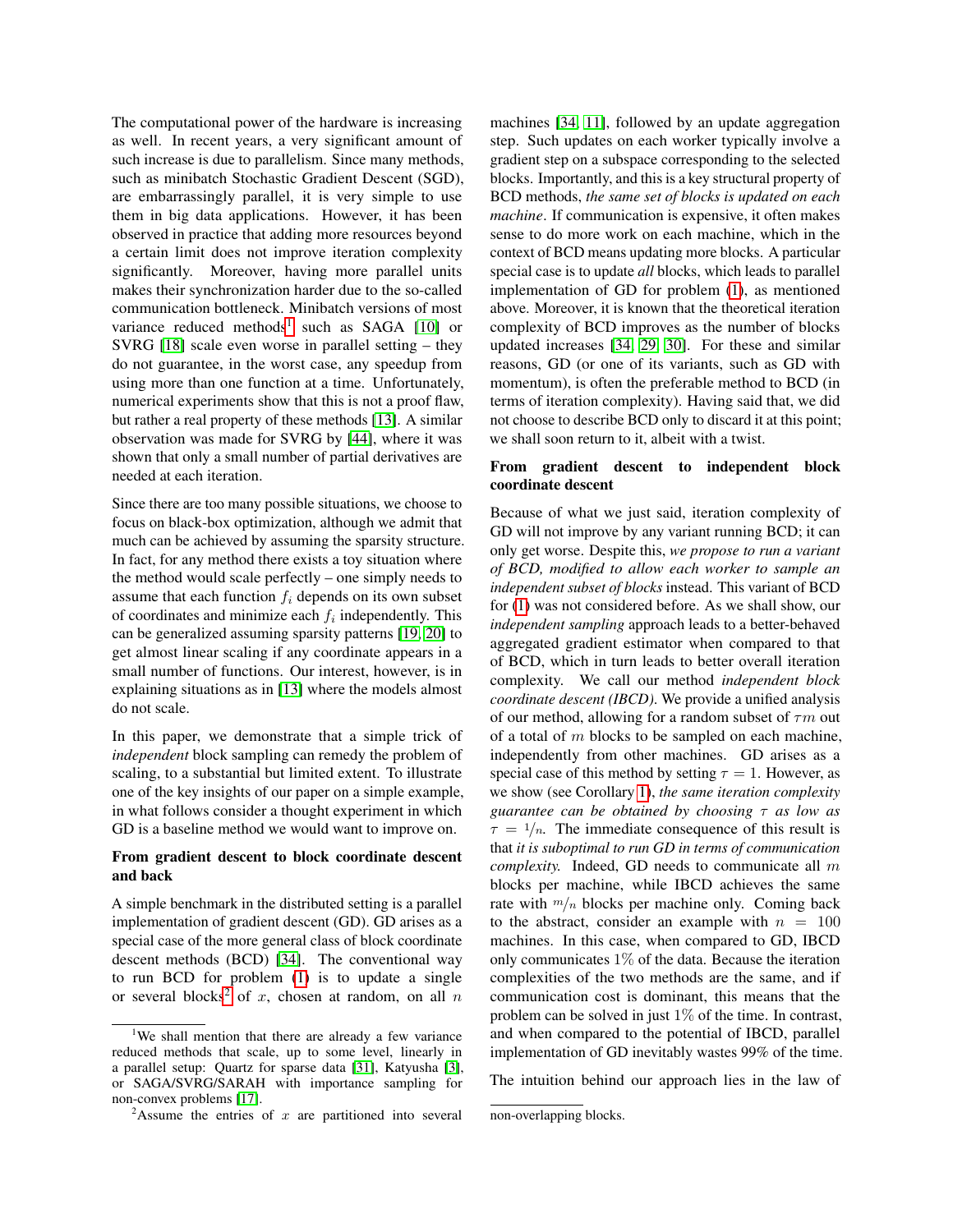large numbers. By averaging independent noise, we reduce the total variance of the resulting estimator by the factor of  $n$ . If, however, the noise is already tiny, as, in non-accelerated variance reduced methods, there is no improvement. On the other hand, (uniform) block coordinate descent (CD) has variance proportional to  $1/\tau$  [\[41\]](#page-8-10), where  $\tau$  < 1 is the ratio of used blocks. Therefore, after the averaging step the variance is  $1/\tau n$ , which illustrates why setting any  $\tau > 1/n$  should not yield a significant speedup when compared to the choice  $\tau = 1/n$ . It also indicates that it should be possible to throw away a  $(1 - \frac{1}{n})$  fraction of blocks while keeping the same convergence rate.

#### Beyond gradient descent and further contributions

The goal of the above discussion was to introduce one of the ideas of this paper in a gentle way. However, our independent sampling idea has immense consequences beyond the realm of GD, as we show in the rest of the paper. Let us summarize the contributions here:

• We show that the independent sampling idea can be coupled with *variance reduction*/SAGA (see Sec [4\)](#page-4-1), SGD for problem [\(1\)](#page-0-0)+[\(2\)](#page-0-2) (see Sec [D\)](#page-0-3), *acceleration* (under mild assumption on stochastic gradients; see Sec [E\)](#page-0-3) and *regularization*/SEGA (see Sec [5\)](#page-5-0). We call the new methods ISAGA, ISGD, IASGD and ISEGA, respectively. We also develop ISGD variant for *asynchronous* distributed optimization – IASGD (Sec [F\)](#page-0-3).

• We present two versions of SAGA coupled with IBCD. The first one is for a distributed setting, where each machine owns a subset of data and runs a SAGA iteration with block sampling locally, followed by aggregation. The second version is in a shared data setting, where each machine has access to all functions. This allows for *linear convergence even if*  $\nabla f_i(x^*) \neq 0$ .

• We show that when combined with IBCD, the SEGA trick [\[15\]](#page-7-8) leads to a method that enjoys a *linear rate for problems where*  $\nabla f_i(x^*) \neq 0$  and allows for more general objectives which may include a non-separable non-smooth regularizer.

A comprehensive summary of all proposed algorithms is given in Table [1.](#page-3-0)

Identical sparsification and memory If the sampling of coordinate blocks was identical (instead of independent) across the workers, the aggregated update would be sparse and consequently, server-to-worker communication would be reduced. However, such a naive strategy suffers worse convergence guarantees due to the blow-up of the gradient estimator variance. Our method can be thus seen as a strategy to reduce the variance for the price of full worker-to-server communication. An alternative approach to decrease the variance of identical sparsification is to memorize the sparsified information and reuse it later on [\[2,](#page-7-9) [38\]](#page-8-11). We do not explore this direction in our paper.

### <span id="page-2-1"></span>2 Practical Implications and Limitations

In this section, we outline some further limitations and practical implications of our framework. Main limitation

The main limitation of this work is that independent sampling does not generally result in a sparse aggregated update. Indeed, since each machine might sample a different subset of blocks, all these updates add up to a dense one, and this problem gets worse as n increases, other things equal. For instance, if every parallel unit updates a single unique block<sup>[3](#page-2-0)</sup>, the total number of updated blocks is equal  $n$ . In contrast, standard BCD, one that samples the *same* block on each worker, would update a single block only. For simple linear problems, such as logistic regression, sparse updates allow for a fast implementation of BCD via memorization of the residuals. However, this limitation is not crucial in common settings where broadcast is much faster than reduce.

#### Practical implications

The main body of this work focuses on theoretical analysis and on verifying our claims via experiments. However, there are several straightforward and important applications of our technique.

Distributed synchronous learning. A common way to run a distributed optimization method is to perform a local update, communicate the result to a parameter server using a 'reduce' operation, and inform all workers using 'broadcast'. Typically, if the number of workers is significantly large, the bottleneck of such a system is communication. In particular, the 'reduce' operation takes much more time than 'broadcast' as it requires to add up different vectors computed locally, while 'broadcast' informs the workers about *the same* data (see [\[23\]](#page-8-12) for a numerical validation that 'broadcast' is 10-20 times faster across a wide range of dimensions). Nevertheless, if every worker can instead send to the parameter server only  $\tau =$  $1/n$  fraction of the d-dimensional update, essentially the server node will receive just one full d-dimensional vector, and thus our approach can compete against methods like QSGD [\[1\]](#page-7-10), signSGD [\[4\]](#page-7-11), TernGrad [\[42\]](#page-8-13), DGC [\[21\]](#page-7-12) or ATOMO [\[40\]](#page-8-14). In fact, our approach may completely remove the communication bottleneck.

Distributed asynchronous learning. The main difference with the synchronous case is that only one-to-one communications will be used instead of

<span id="page-2-0"></span> $3$ Assume x is partitioned into several "blocks" of variables.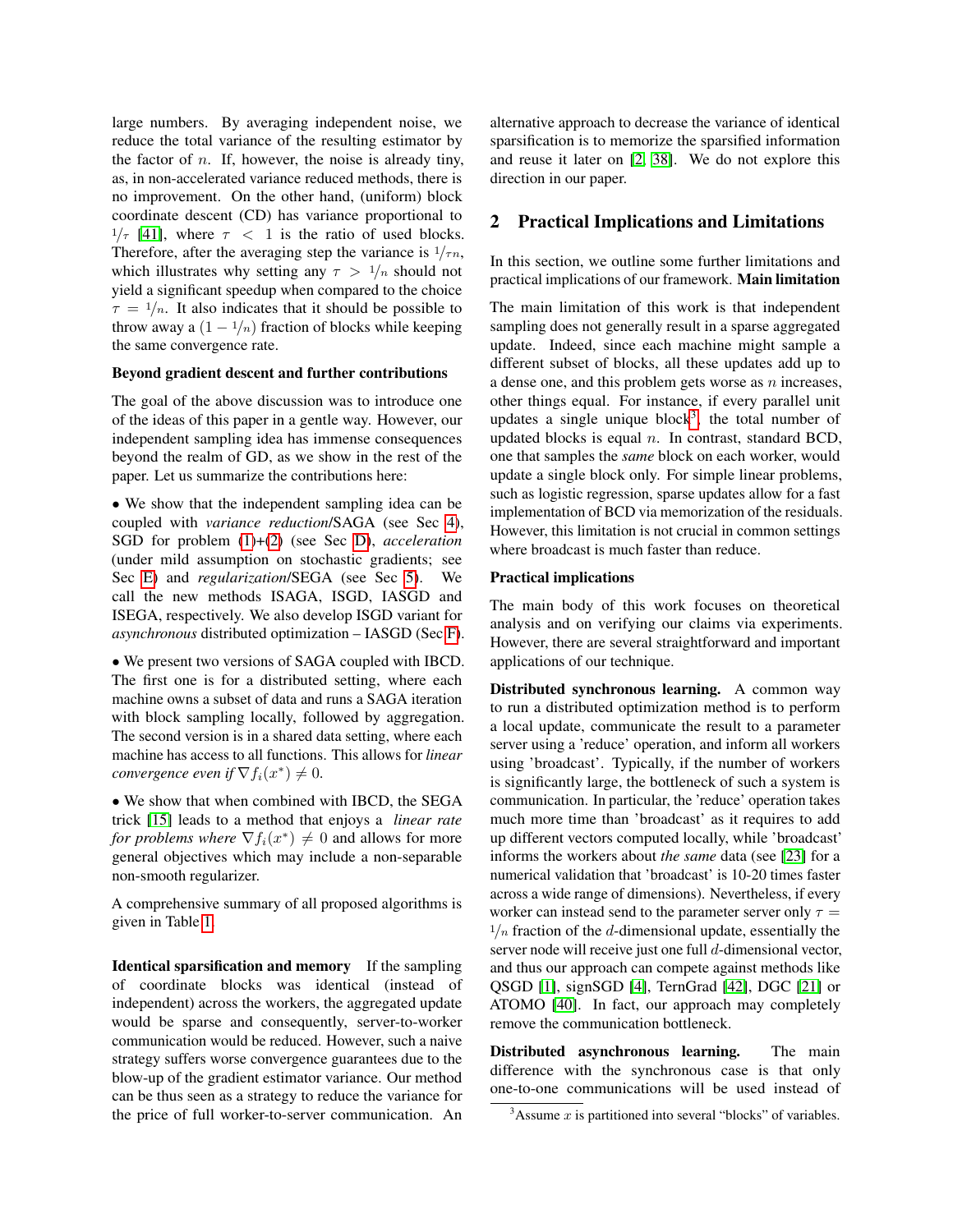| #              | <b>Name</b>  | Origin          | $\nabla f_i(x^*)$<br>$\neq 0$ | Lin.<br>rate | <b>Stochastic</b><br>gradient | <b>Note</b>    |
|----------------|--------------|-----------------|-------------------------------|--------------|-------------------------------|----------------|
|                | <b>IBCD</b>  | $I + CD$ [28]   |                               |              |                               | Simplest       |
| 3              | <b>ISEGA</b> | $I + SEGA$ [15] |                               |              |                               | Allows prox    |
| 4              | <b>IBGD</b>  | $I + GD$        |                               |              |                               | Bernoulli      |
| $\overline{c}$ | <b>ISAGA</b> | I+ SAGA $[10]$  |                               |              |                               | Shared mem.    |
| 5              | <b>ISAGA</b> | I+ SAGA $[10]$  |                               |              |                               |                |
| 6              | <b>ISGD</b>  | $I + SGD$ [35]  |                               |              |                               | $+$ Non-convex |
|                | <b>IASGD</b> | $I + ASGD$ [39] |                               |              |                               | Accel.         |
| 8              | <b>IASGD</b> | $I + ASGD$ [32] |                               |              |                               | Asynch.        |

Table 1: Summary of all algorithms proposed in the paper.

<span id="page-3-0"></span>highly efficient 'reduce' and 'broadcast'. Clearly, the communication to the server will be much faster with  $\tau = 1/n$ , so the main question is how to make the communication back fast as well. Hopefully, the parameter server can copy the current vector and send it using non-blocking communication, such as *isend()* in MPI4PY [\[8\]](#page-7-13). Then, the communication back will not prevent the server from receiving the new updates. We combine the IBCD approach with asynchronous updates, which leads to a new method: IASGD (Algorithm [8\)](#page-0-3).

Distributed sparse learning. Large datasets, such as binary classification data from LibSVM, often have sparse gradients. In this case, the 'reduce' operation is not efficient and one needs to communicate data by sending positions of nonzeros and their values. Moreover, as we prove later, one can use independent sampling with  $\ell_1$ -penalty, which makes the problem solution sparse. In that case, only communication from a worker to the parameter server is slow, so both synchronous and asynchronous methods gain in performance.

Methods with local subproblems. One can also try to extend our analysis to methods with exact block-coordinate minimization or primal-dual and proximal methods such as Point-SAGA [\[9\]](#page-7-14), PDHG [\[5\]](#page-7-15), DANE [\[37\]](#page-8-17), etc. By restricting ourselves to a subset of coordinates, we may obtain a subproblem that is easier to solve by orders of magnitude.

Block-separable problems within machines. Given that the local problem on each machine is block coordinate-wise separable, partial derivative blocks can be evaluated  $1/\tau$  times cheaper than the gradients. Thus, independent sampling improves scalability at no cost. Such problems can be obtained considering the dual problem, as is done in [\[22\]](#page-8-18), for example.

For a comprehensive list of frequently used notation, see Table [2](#page-0-3) in the supplementary material.

### 3 Independent Block Coordinate Descent

Technical assumptions We present the most common technical assumptions required in order to derive convergence rates.

**Definition 1.** *Function*  $F$  *is*  $L$  *smooth if for all*  $x, y \in \mathbb{R}^d$ *we have:*

$$
F(x) \le F(y) + \langle \nabla F(y), x - y \rangle + \frac{L}{2} ||x - y||_2^2.
$$
 (4)

*Similarly, F is*  $\mu$  *strongly convex if for all*  $x, y \in \mathbb{R}^d$ *:* 

$$
F(x) \ge F(y) + \langle \nabla F(y), x - y \rangle + \frac{\mu}{2} ||x - y||_2^2. \tag{5}
$$

In most results we present, functions  $f_i$  are required to be smooth and convex, and  $f$  strongly convex.

<span id="page-3-1"></span>**Assumption 1.** For every *i*, function  $f_i$  is convex, L *smooth and function* f *is* µ *strongly convex.*

**Block structure of**  $\mathbb{R}^d$ **.** Let  $\mathbb{R}^d$  be partitioned into m blocks  $u_1, \ldots, u_m$  of arbitrary sizes, so that the parameter space is  $\mathbb{R}^{|u_1|} \times \cdots \mathbb{R}^{|u_m|}$ . For any vector  $x \in \mathbb{R}^d$  and a set of blocks U we denote by  $x_U$  the vector that has the same coordinate as  $x$  in the set of blocks  $U$  and zeros elsewhere.

### 3.1 IBCD

In order to provide a quick taste of our results, we first present the IBCD method described in the introduction and formalized as Algorithm [1.](#page-4-2) Note that this is the simplest algorithm analyzed under a rather strong assumptions where it is the easiest to demonstrate our results; we present more practical methods later on.

A key parameter of the method is  $1/m \leq \tau \leq 1$  (chosen so that  $\tau m$  is an integer), representing a fraction of blocks to be sampled by each worker. At iteration  $t$ , each machine independently samples a subset of  $\tau m$ blocks  $U_i^t \subseteq \{u_1, \ldots, u_m\}$ , uniformly at random. The ith worker then performs a subspace gradient step of the form  $x_i^{t+1} = x^t - \gamma(\nabla f_i(x^t))_{U_i^t}$ , where  $\gamma > 0$  is a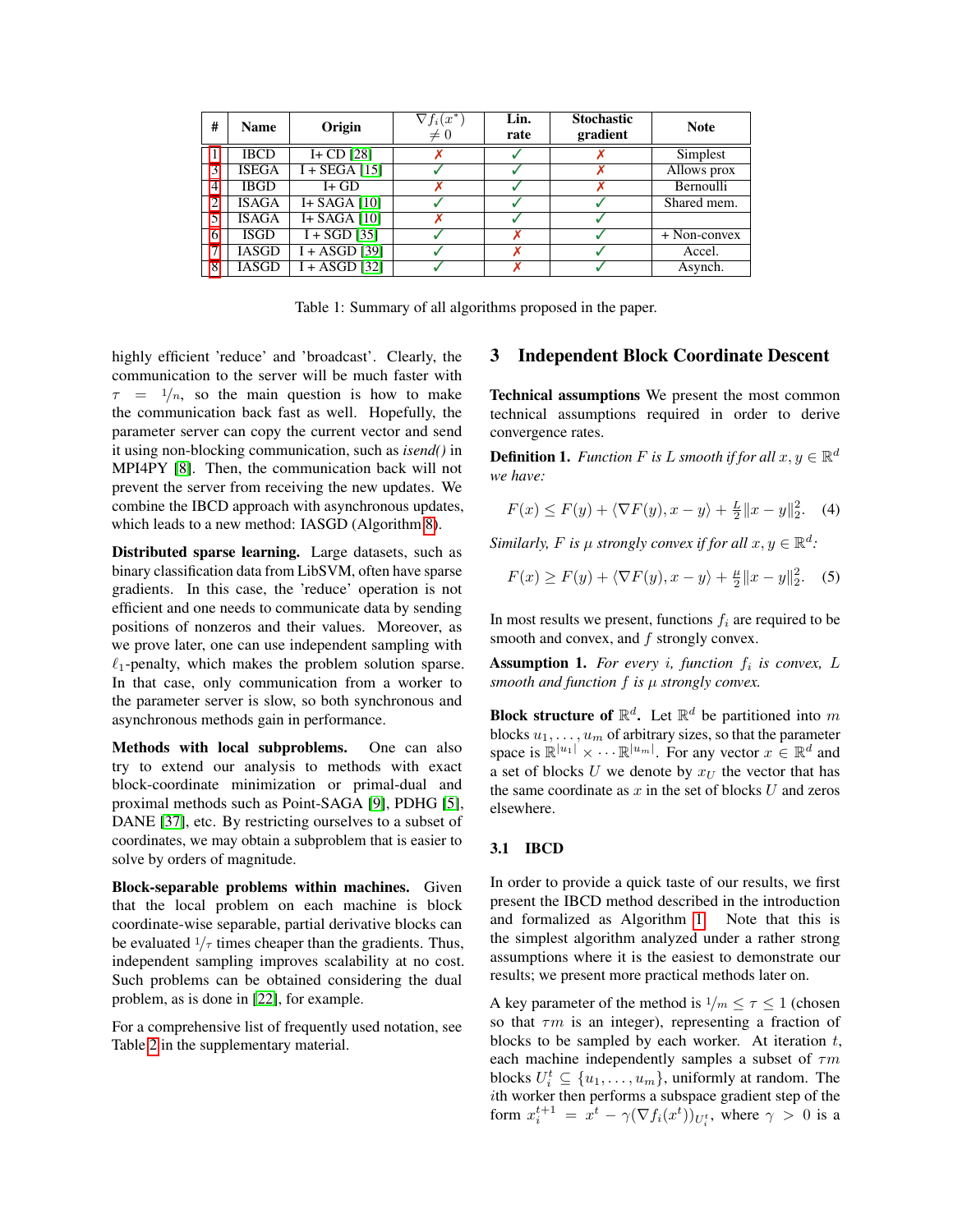Algorithm 1 Independent Block Coordinate Descent (IBCD)

<span id="page-4-2"></span>1: **Input:**  $x^0 \in \mathbb{R}^d$ , partition of  $\mathbb{R}^d$  into m blocks  $u_1, \ldots, u_m$ , ratio of blocks to be sampled  $\tau$ , stepsize  $\gamma$ , # of parallel units n 2: for  $t = 0, 1, ...$  do 3: for  $i = 1, \ldots, n$  in parallel do 4: Sample independently and uniformly a subset of  $\tau m$  blocks  $U_i^t \subseteq \{u_1, \ldots, u_m\}$ 5:  $x_i^{t+1} = x^t - \gamma (\nabla f_i(x^t))_{U_i^t}$ 6: end for 7:  $x^{t+1} = \frac{1}{n} \sum_{i=1}^{n} x_i^{t+1}$ 8: end for

stepsize. Note that only coordinates of  $x^t$  belonging to  $U_i^t$  get updated. This is then followed by aggregating all  $v_i$  get updated. This is then followed by<br>
n gradient updates:  $x^{t+1} = \frac{1}{n} \sum_i x_i^{t+1}$ .

#### Convergence of IBCD

Theorem [1](#page-4-3) provides a convergence rate for Algorithm [1.](#page-4-2) Admittedly, the assumptions of Theorem [1](#page-4-3) are somewhat restrictive; in particular, we require  $\nabla f_i(x^*) = 0$  for all  $i$ . However, this is necessary. Indeed, in general one can not expect to have  $\sum_{i=1}^{n} (\nabla f_i(x^*))_{U_i} = 0$ (which would be required for the method to converge to  $x^*$ ) for independently sampled sets of blocks  $U_i$  unless  $\nabla f_i(x^*) = 0$  for all *i*. As mentioned, the issue is resolved in Sec [5](#page-5-0) using the SEGA trick [\[15\]](#page-7-8).

<span id="page-4-3"></span>Theorem 1. *Suppose that Assumptions [1](#page-3-1) holds and*  $\nabla f_i(x^*) = 0$  for all i.<sup>[4](#page-4-4)</sup> For Algorithm [1](#page-4-2) with  $\gamma =$  $\frac{n}{\tau n+2(1-\tau)}\frac{1}{2L}$  we have

$$
\mathbb{E}\left[\|x^t - x^*\|^2_2\right] \le \left(1 - \frac{\mu}{2L} \frac{\tau n}{\tau n + 2(1-\tau)}\right)^t \|x^0 - x^*\|^2_2.
$$

As a consequence of Theorem [1,](#page-4-3) we can choose  $\tau$  as small as  $\frac{1}{n}$  and get, up to a constant factor, the same convergence rate as gradient descent, as described next.

<span id="page-4-0"></span>**Corollary 1.** *If*  $\tau = 1/n$ *, the iteration complexity*<sup>[5](#page-4-5)</sup> *of Algorithm [1](#page-4-2) is*  $\mathcal{O}(L/\mu \log l/\epsilon)$ *.* 

<span id="page-4-5"></span><sup>5</sup>Number of iterations to reach  $\epsilon$  accurate solution.

Optimal block sizes. If we naively use coordinates as blocks, i.e. all blocks have size equal 1, the update will be very sparse and the efficient way to send it is by providing positions of nonzeros and the corresponding values. If, however, we partition  $\mathbb{R}^d$  into blocks of size approximately equal  $d/n$ , then on average, only one block will be updated by each worker. This means that it will be just enough for each worker to communicate the block number and its entries, which is twice fewer data sent than when using coordinates as blocks.

### <span id="page-4-1"></span>4 Variance Reduction

As the first extension of IBCD, we inject independent coordinate sampling into  $SAGA<sup>6</sup>$  $SAGA<sup>6</sup>$  $SAGA<sup>6</sup>$  [\[10\]](#page-7-1), resulting in a new method which we call ISAGA. We consider two different settings for ISAGA. The first one is standard distributed setup [\(1\)](#page-0-0), where each  $f_i$  is of the fine-sum form [\(3\)](#page-0-1). The idea is to run SAGA with independent coordinate sampling locally on each worker, followed by aggregating the updates. However, as for IBCD, we require  $\nabla f_i(x^*) = 0$  for all *i*. The second setting is a *shared data/memory* setup; i.e., we assume that all workers have access to all functions from the finite sum. Due to space limitations, we present distributed ISAGA in Sec [C](#page-0-3) of the supplementary.

#### 4.1 Shared data ISAGA

We now present a different setup for ISAGA in which the requirement  $\nabla f_i(x^*) = 0$  is not needed. Instead of [\(1\)](#page-0-0), we rather solve the problem

$$
\min_{x \in \mathbb{R}^d} f(x) \triangleq \frac{1}{N} \sum_{j=1}^N \psi_j(x) \tag{6}
$$

with  $n$  workers all of which have access to all data describing f. Therefore, all workers can evaluate  $\nabla \psi_i(x)$ for any  $1 \leq j \leq N$ . Similarly to plain SAGA, we remember the freshest gradient information in vectors  $\alpha_i$ , and update them as

$$
\alpha_{j_i^t}^{t+1} = \alpha_{j_i^t}^t + (\nabla \psi_{j_i^t}(x^t) - \alpha_{j_i^t}^t)_{U_i^t}, \quad \alpha_{j'}^{t+1} = \alpha_{j'}^t, \tag{7}
$$

where  $j_i^t$  is the index sampled at iteration t by machine  $i$ , and  $j'$  refers to all indices that were not sampled at iteration  $t$  by any machine. The iterate updates within each machine are taken only on a sampled set of coordinates, i.e.,  $x_i^{t+1} = x^t - \gamma (\nabla \psi_{j_i^t}(x^t) - \alpha_{j_i^t}^t + \overline{\alpha}^t)_{U_i^t}$ . where  $\overline{\alpha}^t$  stands for the average of all  $\alpha$ , and thus it is a delayed estimate of  $\nabla f(x^t)$ . Lastly, we set the next iterate as the average of proposed iterates by each machine

<span id="page-4-4"></span><sup>&</sup>lt;sup>4</sup> The requirement of  $\nabla f_i(x^*) = 0$  is only necessary for the plainest results; which we present to better explain the main idea of the paper; and there are ways to go around it. In particular, in Sec [4](#page-4-1) we show that it can be dropped once the memory is shared among the machines. Further, in Sec [5](#page-5-0) we show that  $\nabla f_i(x^*) = 0$  can be dropped even in the fully distributed setup using the SEGA trick. Lastly,  $\nabla f_i(x^*) = 0$  is naturally satisfied in many applications. For example, in the least squares setting min  $||Ax - b||_2^2$ , it is equivalent to existence of  $x^*$  such that  $Ax^* = b$ . On the other hand, current state-of-the-art deep learning models are often overparameterized so that they allow zero training loss, which is again equivalent to  $\nabla f_i(x^*) = 0$ for all *i* (however, such problems are typically non-convex).

<span id="page-4-6"></span><sup>&</sup>lt;sup>6</sup>Independent coordinate sampling is not limited to SAGA and can be similarly applied to other variance reduction techniques.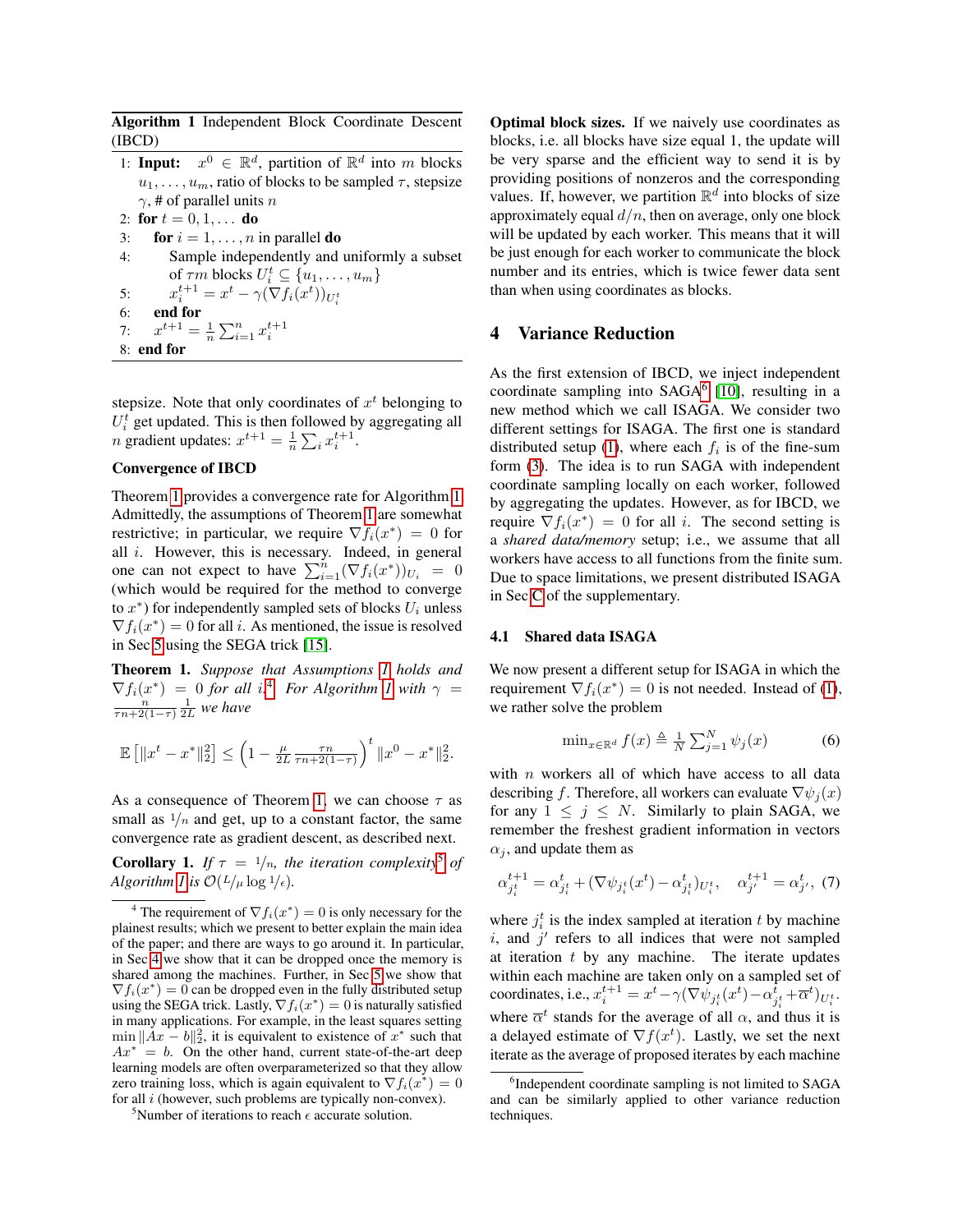$x^{t+1} = \frac{1}{n} \sum_{i=1}^{n} x_i^{t+1}$ . The formal statement of the algorithm is given in the supplementary as Algorithm [2.](#page-5-2)

Algorithm 2 ISAGA with shared data

- <span id="page-5-2"></span>1: **Input:**  $x^0 \in \mathbb{R}^d$ ,  $\alpha_1^0, \ldots, \alpha_N^0$  partition of  $\mathbb{R}^d$  into m blocks  $u_1, \ldots, u_m$ , ratio of blocks to be sampled  $\tau$ , stepsize  $\gamma$ , # parallel units n
- 2: Set  $\overline{\alpha}^0 \triangleq \frac{1}{N} \sum_{j=1}^N \alpha_j^0$ <br>3: for  $t = 0, 1, \dots$  do
- 
- 4: Sample uniformly set of indices  $\{j_1^t, \ldots, j_n^t\} \subseteq$  $\{1, \ldots, N\}$  without replacement
- 5: **for**  $i = 1, \ldots, n$  in parallel **do**
- 6: Sample independently and uniformly a subset of  $\tau m$  blocks  $U_t^i$

7: 
$$
x_i^{t+1} = x^t - \gamma (\nabla \psi_{j_i^t}(x^t) - \alpha_{j_i^t}^t + \overline{\alpha}^t)_{U_i^t}
$$

8: 
$$
(\alpha_{j_i^t}^{t+1})_{U_i^t} = \alpha_{j_i^t}^t + (\nabla \psi_{j_i^t}(x^t) - \alpha_{j_i^t}^t)_{U_i^t}
$$
  
9: **end for**

- 
- 10: For  $j \notin \{j_1^t, \ldots, j_n^t\}$  set  $\alpha_j^{t+1} = \alpha_j^t$ <br>
11:  $x^{t+1} = \frac{1}{n} \sum_{i=1}^n x_i^{t+1}$ <br>
12:  $\overline{\alpha}^{t+1} = \frac{1}{n} \sum_{j=1}^N \alpha_j^{t+1}$
- $11:$
- 12:
- 13: end for

<span id="page-5-4"></span>Theorem 2. *Suppose that function* f *is* µ *strongly convex and each*  $\psi_i$  *is L smooth and convex. If*  $\gamma \leq \frac{1}{L(\frac{3}{n} + \tau)}$ , *then for iterates of Algorithm [2](#page-5-2) we have*

$$
\mathbb{E}\|x^t-x^*\|_2^2 \leq (1-\vartheta)^t \left(\|x^0-x^*\|_2^2 + c\gamma^2 \Psi^0\right),
$$

where  $\Psi^0$   $\triangleq$   $\sum_j \|\alpha_j^0$   $\nabla \psi_j(x^*)\|_2^2$ ,  $\vartheta$   $\triangleq$  $\tau \min\left\{\gamma\mu, \frac{n}{N} - \frac{2}{nNc}\right\} \geq 0$  and  $c \triangleq \frac{1}{n}(\frac{1}{\gamma L} - \frac{1}{n} - \tau) > 0$ .

As in Sec [C,](#page-0-3) the choice  $\tau = \frac{1}{n}$  yields a convergence rate which is, up to a constant factor, the same as the convergence rate of SAGA. Therefore, Algorithm [2](#page-5-2) enjoys the desired parallel linear scaling without extra assumptions. Corollary [2](#page-5-3) formalizes the claim.

<span id="page-5-3"></span>Corollary 2. *Consider the setting from Theorem [2.](#page-5-4) Set*  $\tau = 1/n$  and  $\gamma = n/5L$ . Then  $c = 3/n^2$ ,  $\rho =$ min {µ/5L, <sup>1</sup>/3N} *and the complexity of Algorithm [2](#page-5-2) is*  $\mathcal{O}(\max\{L/\mu, N\} \log 1/\varepsilon).$ 

# <span id="page-5-0"></span>**5** Beyond  $\nabla f_i(x^*) = 0$  without Shared Data and Regularization

For this section only, let us consider a regularized objective of the form

$$
\min_{x \in \mathbb{R}^d} f(x) \triangleq \frac{1}{n} \sum_{i=1}^n f_i(x) + R(x), \qquad (8)
$$

where  $R$  is a closed convex regularizer such that its proximal operator is computable:  $prox_{\gamma R}(x) \triangleq$  $\operatorname{argmin}_y \left\{ R(y) + \frac{1}{2\gamma} \|y - x\|_2^2 \right\}$ . In this section we propose ISEGA: an independent sampling variant of SEGA [\[15\]](#page-7-8). We do this in order to both i) avoid assuming  $\nabla f_i(x^*) = 0$  (while keeping linear convergence) and ii) allow for R. Original SEGA learns gradients  $\nabla f(x^t)$ from sketched gradient information via the so called sketch-and-project process [\[12\]](#page-7-16), constructing a vector sequence  $h^t$ . In ISEGA on each machine i we iteratively construct a sequence of vectors  $h_i^t$  which play the role of estimates of  $\nabla f_i(x^t)$ . This is done via the following rule:

$$
h_i^{t+1} = h_i^t + (\nabla f_i(x^t) - h_i^t)_{U_i^t}.
$$
 (9)

The key idea is again that these vectors are created from random blocks independently sampled on each machine. Next, using  $h^t$ , SEGA builds an unbiased gradient estimator  $g_i^t$  of  $\nabla f_i(x^t)$  as follows:

$$
g_i^t = h_i^t + \frac{1}{\tau} (\nabla f_i(x^t) - h_i^t)_{U_i^t}.
$$
 (10)

Then, we average the vectors  $g_i^t$  and take a proximal step.

Unlike coordinate descent, SEGA (or ISEGA) is not limited to separable proximal operators since, as follows from our analysis,  $h_i^t \rightarrow \nabla f_i(x^*)$ . Therefore, ISEGA can be seen as a variance reduced version of IBCD for problems with non-separable regularizers.

In order to be consistent with the rest of the paper, we only develop a simple variant of ISEGA (Algorithm [3\)](#page-5-1) in which we consider block coordinate sketches with uniform probabilities and non-weighted Euclidean metric (i.e.  $B = I$  in notation of [\[15\]](#page-7-8)). It is possible to develop the theory in full generality as in [\[15\]](#page-7-8). However, we do not do this for the sake of simplicity.

Algorithm 3 ISEGA

- <span id="page-5-1"></span>1: Input:  $x^0$  $\in$  $d$ , initial gradient estimates  $h_1^0, \ldots, h_n^0 \in \mathbb{R}^d$ , partition of  $\mathbb{R}^d$  into m blocks  $u_1, \ldots, i_m$ , ratio of blocks to be sampled  $\tau$ , stepsize  $\gamma$ , # parallel units n
- 2: for  $t = 0, 1, ...$  do
- 3: for  $i = 1, \ldots, n$  in parallel do
- 4: Sample independently and uniformly a subset of  $\tau m$  blocks  $U_i^t$

5: 
$$
g_i^t = h_i^t + \frac{1}{\tau} (\nabla f_i(x^t) - h_i^t)_{U_i^t}
$$

6: 
$$
h_i^{t+1} = h_i^t + \tau(g_i^t - h_i^t)
$$

- 7: end for
- 8:  $x^{t+1} = \text{prox}_{\gamma R} (x^t \gamma \frac{1}{n} \sum_{i=1}^n g_i^t)$
- 9: end for

We next present the convergence rate of ISEGA (Algorithm [3\)](#page-5-1).

<span id="page-5-5"></span>Theorem 3. *Suppose Assumption [1](#page-3-1) holds. Algorithm [3](#page-5-1) with*  $\gamma = \min\{\frac{1}{4L(1+\frac{1}{n\tau})}, \frac{1}{\frac{\mu}{\tau}+\frac{4L}{n\tau}}\}$  *satisfies*  $\mathbb{E}[\|x^t \frac{x^* \|_2^2}{x \sum_{i=1}^n \sum_{i=1}^n \|h^0 - \nabla f(x^*)\|_2^2}$ .<br>  $\frac{1}{2L\tau n} \sum_{i=1}^n \|h^0 - \nabla f(x^*)\|_2^2$ .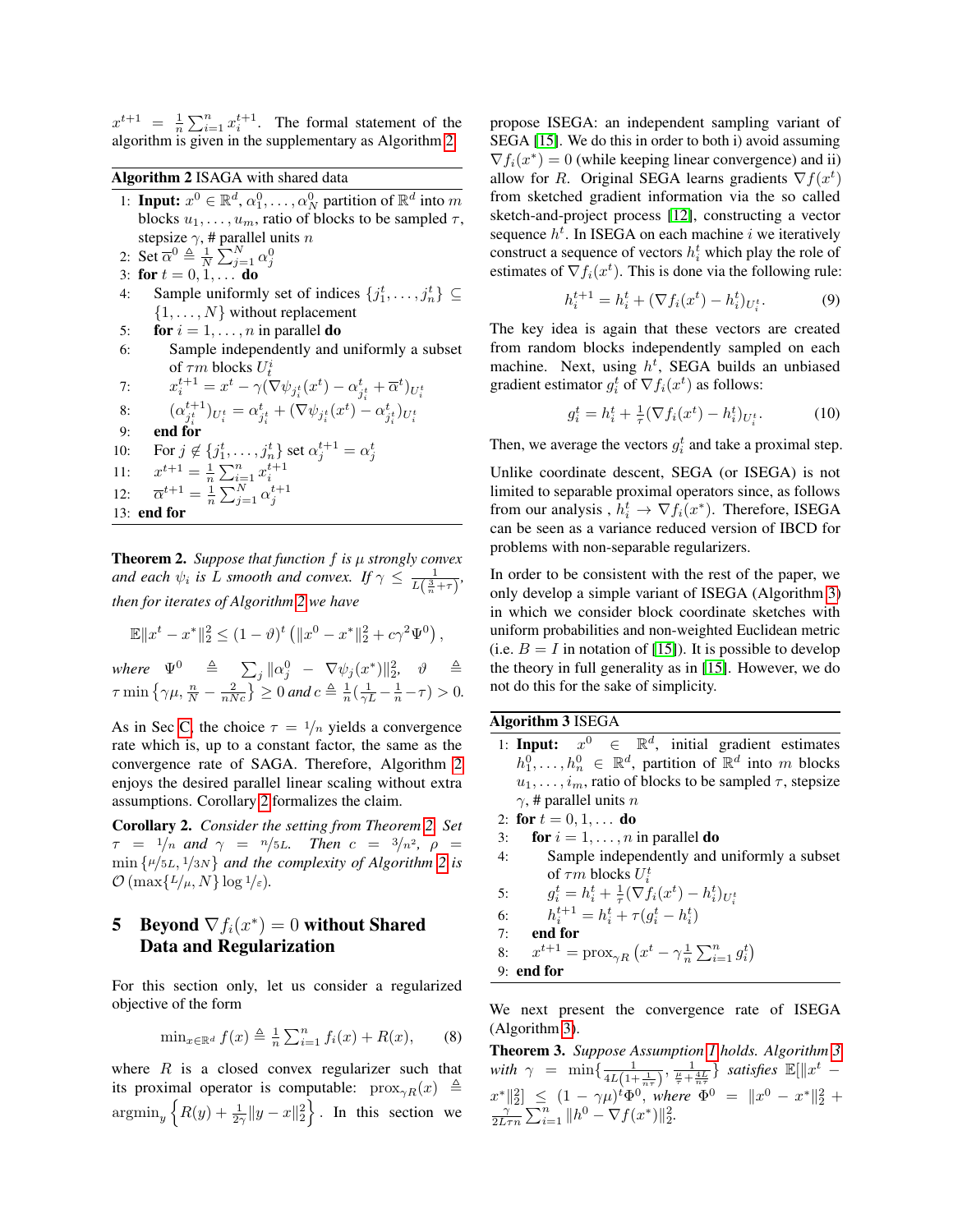Note that if the condition number of the problem is not too small so that  $n = \mathcal{O}(L/\mu)$  (which is usually the case in practice), ISEGA scales linearly in the parallel setting. In particular, when doubling the number of workers, each worker can afford to evaluate only half of the block partial derivatives while keeping the same convergence speed. Moreover, setting  $\tau = \frac{1}{n}$ , the rate corresponds, up to a constant factor, to the rate of gradient descent. Corollary [3](#page-6-0) states the result.

<span id="page-6-0"></span>Corollary 3. *Consider the setting from Theorem [3.](#page-5-5) Suppose that*  $L/\mu > n$  *and choose*  $\tau = 1/n$ *. Then, complexity of Algorithm* [3](#page-5-1) *is*  $\mathcal{O}(L/\mu \log l/\epsilon)$ *.* 

Remark 1. *Parallel implementation Algorithm [3](#page-5-1) would* be to always send  $(\nabla f_i(x^k))_{U^t_i}$  to the server; which keeps *updating vector* h <sup>t</sup> *and takes the prox step.*

# 6 Experiments

In this section, we numerically verify our theoretical claims. Recall that there are various settings where it is possible to make practical experiments (see Sec [2\)](#page-2-1), however, we do not restrain ourselves to any of them in order to deliver as clear a message as possible.

Due to space limitations, we only present a small fraction of the experiments here. A full and exhaustive comparison, together with the complete experiment setup description, is presented in Sec [G](#page-0-3) of the appendix.

In the first experiment presented here, we compare SAGA against ISAGA in a shared data setup (Algorithm [2\)](#page-5-2) for various values of n with  $\tau = \frac{1}{n}$  in order to demonstrate linear scaling. We consider logistic regression problem on LibSVM data [\[6\]](#page-7-17). The results (Figure [1\)](#page-6-1) corroborate our theory: indeed, setting  $n\tau = 1$  does not lead to a decrease in the convergence rate when compared to the original SAGA.

The next experiment (Figure [2\)](#page-6-2) supports an analogous claim for ISEGA (Algorithm [3\)](#page-5-1). We run the method for several  $(n, \tau)$  pairs for which  $n\tau = 1$ ; on logistic regression problems and LibSVM data. We also plot convergence of gradient descent with the analogous stepsize. As our theory predicts, all the methods exhibit almost the same convergence rate.<sup>[7](#page-6-3)</sup> Note that for  $n = 100$ , Algorithm [3](#page-5-1) throws away 99% of partial derivatives while keeping the same convergence speed as GD, which justifies the title of the paper.



<span id="page-6-1"></span>Figure 1: SAGA vs. Alg. [2](#page-5-2) for various values of  $n$ (number of workers) and  $\tau = n^{-1}$  on LibSVM datasets. Stepsize  $\gamma = \frac{1}{L(3n^{-1}+\tau)}$  is chosen in each case.



<span id="page-6-2"></span>Figure 2: Comparison of Alg. [3](#page-5-1) for various  $(n, \tau)$  such that  $n\tau = 1$  and GD on LibSVM datasets. Stepsize  $1/(L(1+\frac{1}{n\tau}))$  was chosen for Alg. [3](#page-5-1) and  $\frac{1}{2L}$  for GD.

## 7 Future Work

We sketch several possible extensions of this work.

• Combining the tricks from the paper. Distributed ISAGA requires  $\nabla f_i(x) = 0$ . We believe it would be possible to develop SEGA approach on top of it in order to drop the requirement. We also believe that one can accelerate the combination of SEGA and ISAGA.

• Convergence in the asynchronous setup. We have provided theoretical results for parallel algorithms in the synchronous setting and the asynchronous theory is a very natural future step. Moreover, as we mentioned before, it has very direct practical implications. We believe that it possible to extend the works [\[25,](#page-8-19) [24\]](#page-8-20) to design a method with proximable regularizer (for  $\ell_1$  penalty) that would communicate little both sides.

<span id="page-6-3"></span><sup>&</sup>lt;sup>7</sup>We have chosen the stepsize  $\gamma = 1/2L$  for GD, as this is the baseline to Algorithm [3](#page-5-1) with zero variance. One can in fact set  $\gamma = 1/L$  for GD and get 2× faster convergence. However, this is only a constant factor.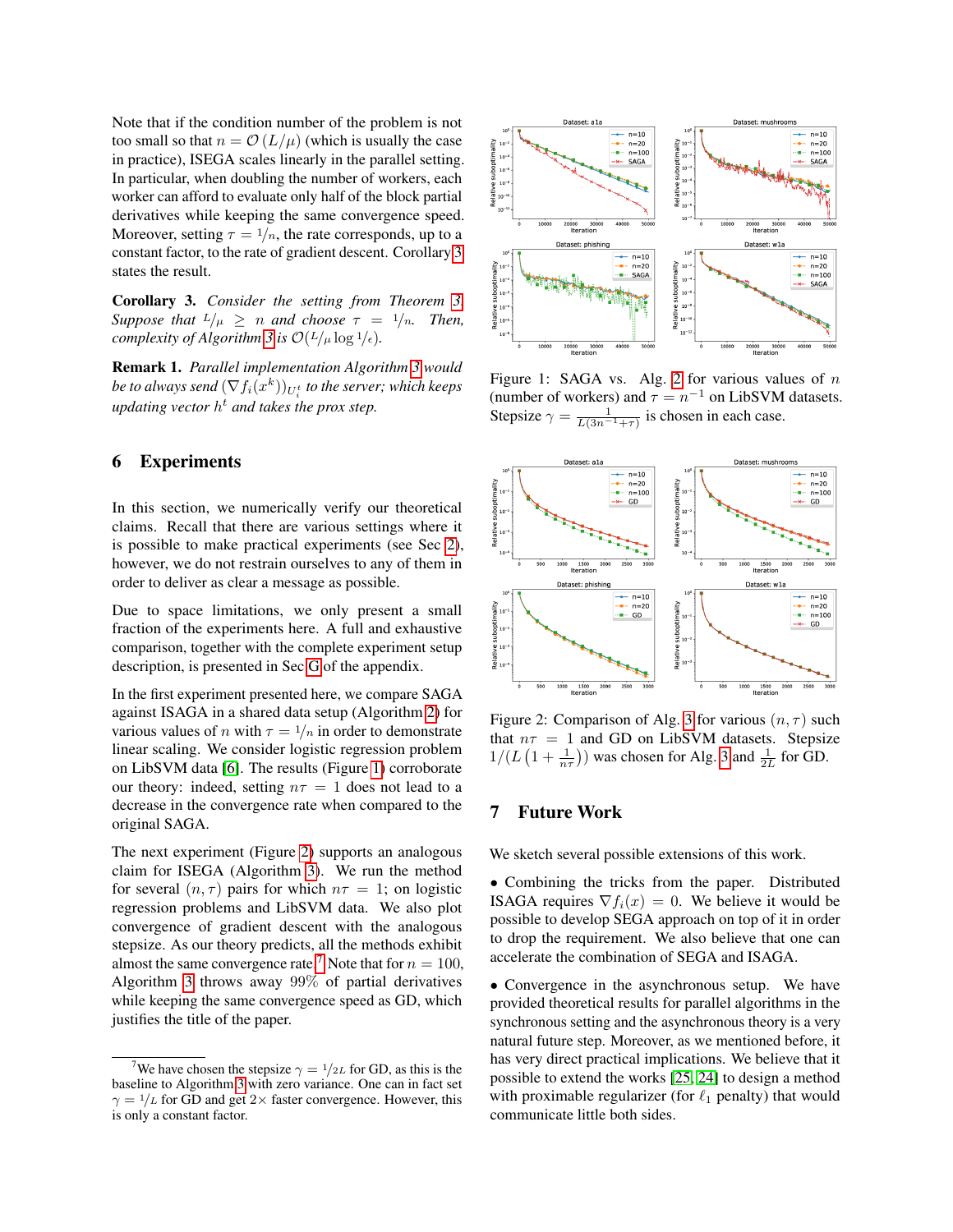• Importance sampling. Standard coordinate descent is able to exploit a complex smoothness structure of objective in order to sample coordinates non-uniformly [\[30,](#page-8-9) [7,](#page-7-18) [16\]](#page-7-19). It would be interesting to derive an importance sampling in our setting in order to converge even faster.

### References

- <span id="page-7-10"></span>[1] D. Alistarh, D. Grubic, J. Li, R. Tomioka, and M. Vojnovic. QSGD: Communication-efficient SGD via gradient quantization and encoding. In *Advances in Neural Information Processing Systems*, pages 1709–1720, 2017.
- <span id="page-7-9"></span>[2] D. Alistarh, T. Hoefler, M. Johansson, N. Konstantinov, S. Khirirat, and C. Renggli. The convergence of sparsified gradient methods. In *Advances in Neural Information Processing Systems*, pages 5973–5983, 2018.
- <span id="page-7-5"></span>[3] Z. Allen-Zhu. Katyusha: The first direct acceleration of stochastic gradient methods. In *Proceedings of the 49th Annual ACM SIGACT Symposium on Theory of Computing*, pages 1200–1205. ACM, 2017.
- <span id="page-7-11"></span>[4] J. Bernstein, Y.-X. Wang, K. Azizzadenesheli, and A. Anandkumar. SignSGD: Compressed optimisation for non-convex problems. *arXiv preprint arXiv:1802.04434*, 2018.
- <span id="page-7-15"></span>[5] A. Chambolle and T. Pock. A first-order primal-dual algorithm for convex problems with applications to imaging. *Journal of Mathematical Imaging and Vision*, 40(1):120–145, 2011.
- <span id="page-7-17"></span>[6] C.-C. Chang and C.-J. Lin. LibSVM: A library for support vector machines. *ACM Transactions on Intelligent Systems and Technology (TIST)*, 2(3):27, 2011.
- <span id="page-7-18"></span>[7] D. Csiba and P. Richtárik. Importance sampling for minibatches. *The Journal of Machine Learning Research*, 19(1):962–982, 2018.
- <span id="page-7-13"></span>[8] L. D. Dalcin, R. R. Paz, P. A. Kler, and A. Cosimo. Parallel distributed computing using Python. *Advances in Water Resources*, 34(9):1124–1139, 2011.
- <span id="page-7-14"></span>[9] A. Defazio. A simple practical accelerated method for finite sums. In *Advances in Neural Information Processing Systems*, pages 676–684, 2016.
- <span id="page-7-1"></span>[10] A. Defazio, F. Bach, and S. Lacoste-Julien. SAGA: A fast incremental gradient method with support

for non-strongly convex composite objectives. In *Advances in Neural Information Processing Systems*, pages 1646–1654, 2014.

- <span id="page-7-7"></span>[11] O. Fercoq and P. Richtárik. Accelerated, parallel, and proximal coordinate descent. *SIAM Journal on Optimization*, 25(4):1997–2023, 2015.
- <span id="page-7-16"></span>[12] R. M. Gower and P. Richtárik. Randomized iterative methods for linear systems. *SIAM Journal on Matrix Analysis and Applications*, 36(4):1660–1690, 2015.
- <span id="page-7-2"></span>[13] R. M. Gower, P. Richtárik, and F. Bach. Stochastic quasi-gradient methods: Variance reduction via Jacobian sketching. *arXiv preprint arXiv:1805.02632*, 2018.
- [14] D. Grishchenko, F. Iutzeler, J. Malick, and M.-R. Amini. Asynchronous distributed learning with sparse communications and identification. *arXiv preprint arXiv:1812.03871*, 2018.
- <span id="page-7-8"></span>[15] F. Hanzely, K. Mishchenko, and P. Richtárik. SEGA: Variance reduction via gradient sketching. In *Advances in Neural Information Processing Systems*, pages 2083–2094, 2018.
- <span id="page-7-19"></span>[16] F. Hanzely and P. Richtárik. Accelerated coordinate descent with arbitrary sampling and best rates for minibatches. In *The 22nd International Conference on Artificial Intelligence and Statistics*, pages 304–312, 2019.
- <span id="page-7-6"></span>[17] S. Horváth and P. Richtárik. Nonconvex variance reduced optimization with arbitrary sampling. In *International Conference on Machine Learning*, pages 2781–2789, 2019.
- <span id="page-7-0"></span>[18] R. Johnson and T. Zhang. Accelerating stochastic gradient descent using predictive variance reduction. In *Advances in Neural Information Processing Systems*, pages 315–323, 2013.
- <span id="page-7-3"></span>[19] R. Leblond, F. Pedregosa, and S. Lacoste-Julien. Asaga: Asynchronous parallel saga. In *Artificial Intelligence and Statistics*, pages 46–54, 2017.
- <span id="page-7-4"></span>[20] R. Leblond, F. Pedregosa, and S. Lacoste-Julien. Improved asynchronous parallel optimization analysis for stochastic incremental methods. *The Journal of Machine Learning Research*, 19(1):3140–3207, 2018.
- <span id="page-7-12"></span>[21] Y. Lin, S. Han, H. Mao, Y. Wang, and W. J. Dally. Deep gradient compression: Reducing the communication bandwidth for distributed training. *arXiv preprint arXiv:1712.01887*, 2017.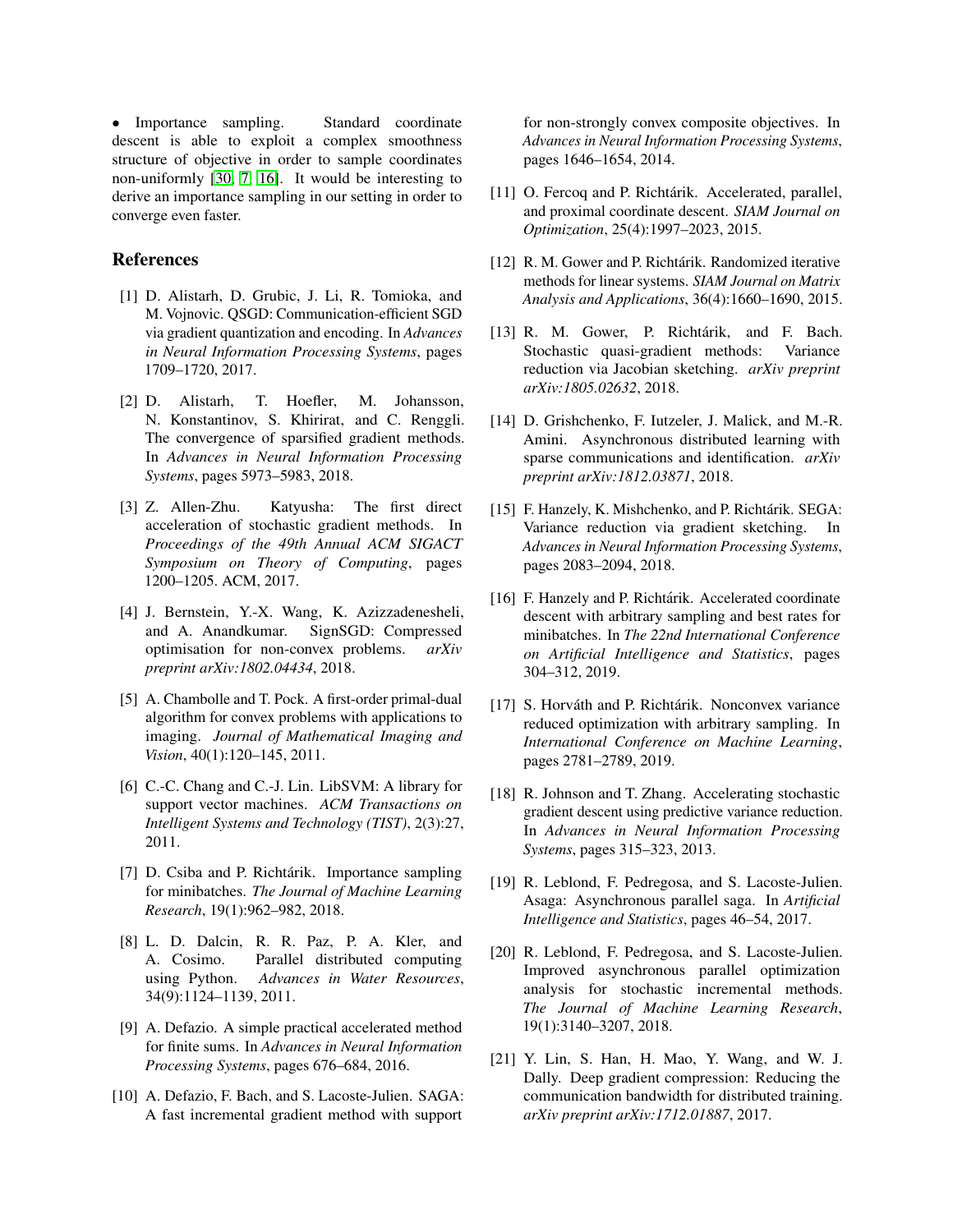- <span id="page-8-18"></span>[22] C. Ma, V. Smith, M. Jaggi, M. I. Jordan, P. Richtárik, and M. Takáč. Adding vs. averaging in distributed primal-dual optimization. In *The 32nd International Conference on Machine Learning*, pages 1973–1982, 2015.
- <span id="page-8-12"></span>[23] K. Mishchenko, E. Gorbunov, M. Takáč, and P. Richtárik. Distributed learning with compressed gradient differences. *arXiv preprint arXiv:1901.09269*, 2019.
- <span id="page-8-20"></span>[24] K. Mishchenko, F. Iutzeler, and J. Malick. A distributed flexible delay-tolerant proximal gradient algorithm. *SIAM Journal on Optimization*, 30(1):933–959, 2020.
- <span id="page-8-19"></span>[25] K. Mishchenko, F. Iutzeler, J. Malick, and M.-R. Amini. A delay-tolerant proximal-gradient algorithm for distributed learning. In *International Conference on Machine Learning*, pages 3584–3592, 2018.
- <span id="page-8-5"></span>[26] Y. Nesterov. A method for solving the convex programming problem with convergence rate O(1/kˆ2). In *Dokl. Akad. Nauk SSSR*, volume 269, pages 543–547, 1983.
- [27] Y. Nesterov. *Introductory lectures on convex optimization: A basic course*. Kluwer Academic Publishers, 2004.
- <span id="page-8-2"></span>[28] Y. Nesterov. Efficiency of coordinate descent methods on huge-scale optimization problems. *SIAM Journal on Optimization*, 22(2):341–362, 2012.
- <span id="page-8-8"></span>[29] Z. Qu and P. Richtárik. Coordinate descent with arbitrary sampling I: Algorithms and complexity. *Optimization Methods and Software*, 31(5):829–857, 2016.
- <span id="page-8-9"></span>[30] Z. Qu and P. Richtárik. Coordinate descent with arbitrary sampling II: Expected separable overapproximation. *Optimization Methods and Software*, 31(5):858–884, 2016.
- <span id="page-8-7"></span>[31] Z. Qu, P. Richtárik, and T. Zhang. Quartz: Randomized dual coordinate ascent with arbitrary sampling. In *Advances in Neural Information Processing Systems 28*, pages 865–873, 2015.
- <span id="page-8-16"></span>[32] B. Recht, C. Re, S. Wright, and F. Niu. Hogwild: A lock-free approach to parallelizing stochastic gradient descent. In J. Shawe-Taylor, R. S. Zemel, P. L. Bartlett, F. Pereira, and K. Q. Weinberger, editors, *Advances in Neural Information Processing Systems 24*, pages 693–701. Curran Associates, Inc., 2011.
- <span id="page-8-3"></span>[33] P. Richtárik and M. Takáč. Iteration complexity of randomized block-coordinate descent methods for minimizing a composite function. *Mathematical Programming*, 144(1-2):1–38, 2014.
- <span id="page-8-6"></span>[34] P. Richtárik and M. Takáč. Parallel coordinate descent methods for big data optimization. *Mathematical Programming*, 156(1-2):433–484, 2016.
- <span id="page-8-0"></span>[35] H. Robbins and S. Monro. A stochastic approximation method. In *Herbert Robbins Selected Papers*, pages 102–109. Springer, 1985.
- <span id="page-8-1"></span>[36] M. Schmidt, N. Le Roux, and F. Bach. Minimizing finite sums with the stochastic average gradient. *Mathematical Programming*, 162(1-2):83–112, 2017.
- <span id="page-8-17"></span>[37] O. Shamir, N. Srebro, and T. Zhang. Communication-efficient distributed optimization using an approximate Newton-type method. In *International Conference on Machine Learning*, pages 1000–1008, 2014.
- <span id="page-8-11"></span>[38] S. U. Stich, J.-B. Cordonnier, and M. Jaggi. Sparsified sgd with memory. In *Advances in Neural Information Processing Systems*, pages 4447–4458, 2018.
- <span id="page-8-15"></span>[39] S. Vaswani, F. Bach, and M. Schmidt. Fast and faster convergence of SGD for over-parameterized models and an accelerated perceptron. In *The 22nd International Conference on Artificial Intelligence and Statistics*, pages 1195–1204, 2019.
- <span id="page-8-14"></span>[40] H. Wang, S. Sievert, S. Liu, Z. Charles, D. Papailiopoulos, and S. Wright. ATOMO: Communication-efficient learning via atomic sparsification. In *Advances in Neural Information Processing Systems*, pages 9872–9883, 2018.
- <span id="page-8-10"></span>[41] J. Wangni, J. Wang, J. Liu, and T. Zhang. Gradient sparsification for communication-efficient distributed optimization. In *Advances in Neural Information Processing Systems*, pages 1306–1316, 2018.
- <span id="page-8-13"></span>[42] W. Wen, C. Xu, F. Yan, C. Wu, Y. Wang, Y. Chen, and H. Li. Terngrad: Ternary gradients to reduce communication in distributed deep learning. In *Advances in Neural Information Processing Systems*, pages 1509–1519, 2017.
- <span id="page-8-4"></span>[43] S. J. Wright. Coordinate descent algorithms. *Mathematical Programming*, 151(1):3–34, 2015.